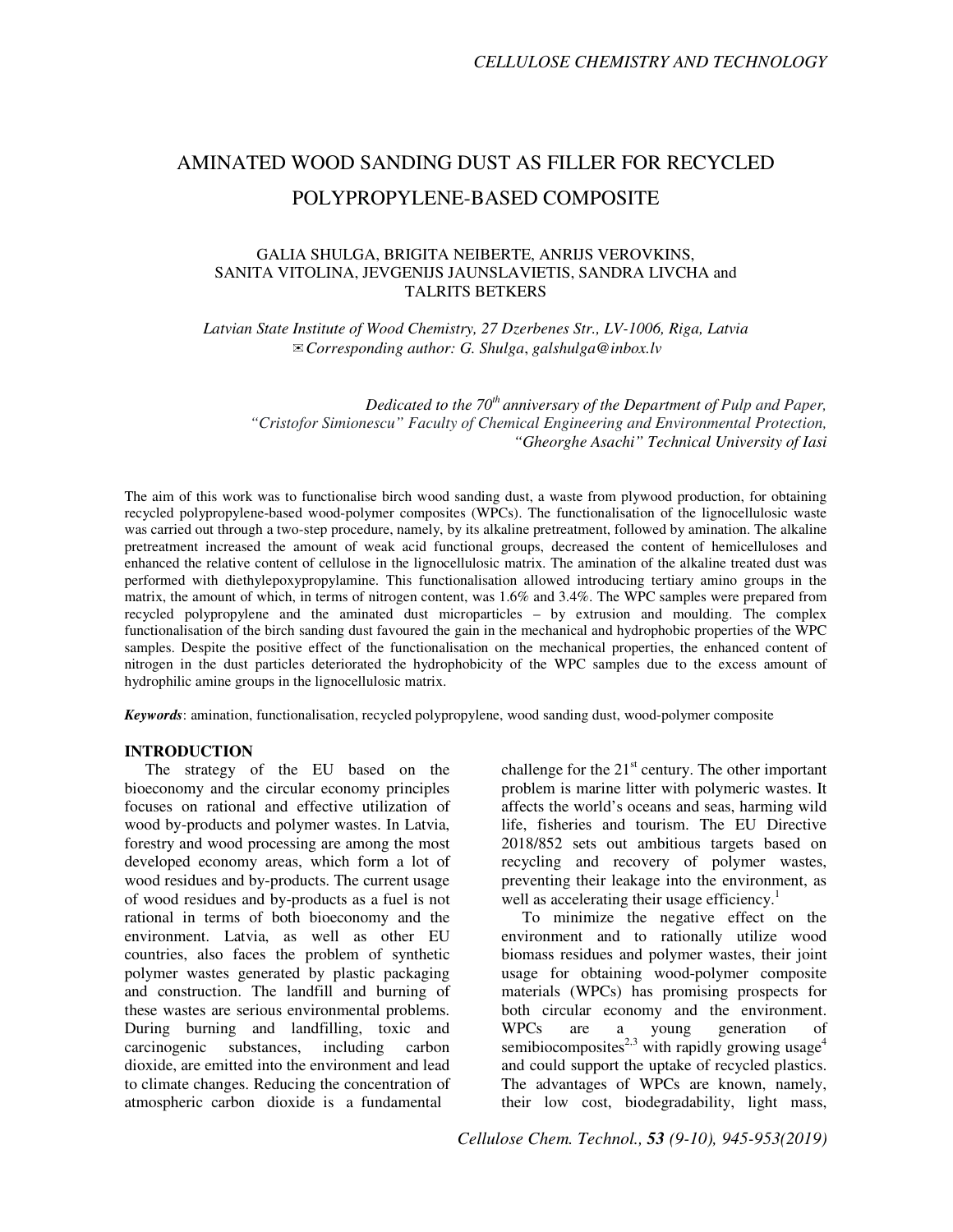enhanced filling degree *etc*. Due to their low cost and good performance, WPCs based on virgin polyolefin find wide application for making decking (about 67%), composite materials for the auto industry (23%) and domestic and technical needs (10%). At the same time, the studies of WPCs based on recycled polymers, including thermoplastics, are limited, $5\overline{7}$  although recycled polymer-based composites could find their own application in the manufacture of various consumer goods.

It is well known that the main problem for WPCs is the low compatibility between a polymer matrix and a lignocellulosic filler. For the solution of the problem, two approaches are used, namely, functionalisation of lignocellulosic fibres and usage of functional additives, such as compatibilizers, coupling agents, adhesion enhancers, which are able to increase the compatibility between the filler and the matrix by lowering the free surface energy at the interface due to the formation of the interfacial structured layers. Attempts have been made for the development of compatibilizers based on lignin.<sup>8</sup> It is known that the purposeful modification of lignin by oxidation, $9$  complexation with metal ions,<sup>10</sup> esterification,<sup>11</sup> alkylation,<sup>12</sup> blending with synthetic polymers<sup>13</sup> etc. can purposefully change both its structure and properties. Unfortunately, only a few lignin valorization products, mainly etherified lignin, meet the requirements of an interfacial adhesion enhancer for WPCs.<sup>14</sup>

There are various chemical methods for functionalization of lignocellulosic fibres as a filler (mercerisation, acetylation, benzylation, graft copolymerisation, treatment with acids, peroxide, various anhydrides, permanganate, silane *etc*.), which are aimed at increasing the physicochemical interaction between a polymer matrix and a lignocellulosic filler in WPC.<sup>15-20</sup>

Alkaline treatment is one of the most commonly used chemical treatments of lignocellulosic fibres for improving their properties as filler. During alkali treatment, the rupture of hydrogen bonding occurs in the fibre network structure. This increases the content of amorphous cellulose and the surface roughness of the fibres, as well as causes the disintegration of fibre bundles and the reduction of their sizes. Beside this, additionally, oils and wax are removed from the cell wall.<sup>17,21</sup> In such a manner, the alkali treatment increases the availability of lignocellulose for interaction with chemical modifiers for their functionalisation. As a rule,

enhanced concentrations of alkali solution at high temperatures and prolonged time are used during the alkaline treatment of lignocellulose. On the other hand, scarce information is available on the effect of low alkali concentrations and temperatures less than 100 °C on the properties of lignocellulosic fibres used as filler in WPCs.

Taking into account the fact that a recycled polymer has oxygen-containing groups, such as hydroxyl and carboxyl groups, in its composition, lignocellulose as filler should contain functionalities that will be able to interact with these groups during the processing of the composite materials. That is why, the amination of the lignocellulosic matrix of birch sanding dust was proposed for further functionalisation. It is known that the amination of lignin and lignocellulose has multipurpose application, for example, for obtaining sorbents for bile acids and cholesterol, $^{22}$  reactive additives for polyurethane and epoxy  $resins<sub>1</sub><sup>23</sup>$  ion exchanger materials for wastewater treatment<sup>24</sup> etc.

The aim of this study was to improve interface adhesion in a wood-polymer composite by the complex functionalisation of wood sanding dust, comprising its alkaline pretreatment, followed by its amination with epoxy amine, and to characterise the properties of the obtained composite samples.

# **EXPERIMENTAL**

## **Materials**

Birch wood sanding dust, a waste from the mechanical treatment of plywood, was supplied by a Latvian company. The dust was characterized in terms of elemental analysis (Elementar Analysensysteme GmbH, Germany) and wood polymers composition according to Klason and Kürschner's chemical procedures for lignin  $(TAPPI 2002-2003)^{25}$  and cellulose  $(TAPPI 1999)$ ,<sup>26</sup> respectively, as well as hemicelluloses (TAPPI 1997).<sup>27</sup> The found elemental composition of the wood residue was the following: 46.83% C, 6.88% H, 45.9% O, 0.28% N, 0.11% S. The content of cellulose, lignin, hemicelluloses, extractives and ash in the aspen wood was 47.74%, 20.32%, 25.94%, 5.58% and 0.42%, respectively. An optical image of the birch sanding dust is given in Figure 1.

The alkaline pretreatment was carried out by using a 5-L three-neck flask, equipped with a return condenser, a thermometer and a stirrer under the following conditions: a NaOH concentration of 0.05- 0.5 g/dL, temperature of 40-90 °C and duration of 1 h at a hydromodulus (dust/water mass ratio) of 1/20. The mass losses of the treated wood dust were used for calculating the amounts of the extracted water-soluble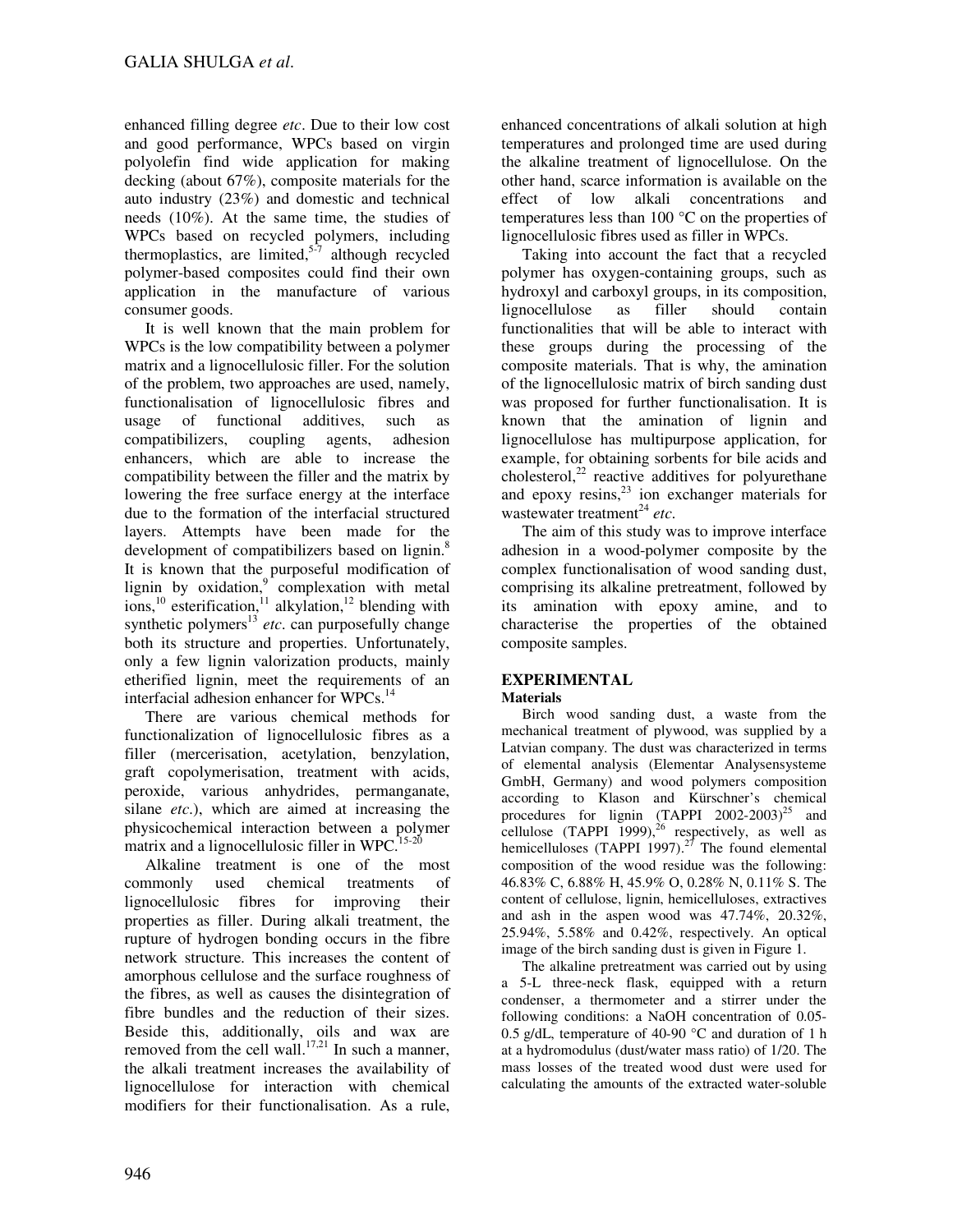products formed as a result of the alkaline pretreatment.

The amination of the activated birch sanding particles was carried out with diethylepoxypropylamine (DEEPA), which was synthesised from diethylamine and epichlorohydrine, according to the procedure described by Zakis and Neiberte.<sup>28</sup> For this purpose, 2 mL of water was added to diethylamine (71 mL) and epichlorohydrine (54 mL) to initiate the reaction. The mixture was stirred for 5- 6 h at a temperature of 28-30 °C to form diethylaminooxy-propoxy-chloride. In the second stage, sodium hydroxide (32.5 g) and water (53 mL) were added to the obtained reagent. For amination, the treated dust was heated with DEEPA at the mass ratio of dust/DEEPA/distilled water of 1/0.5-1.5/15 for 1 h at 98 °C under constant stirring. After that, the obtained product was cooled and diluted with an equal volume of distilled water. Then, the functionalized dust particles were filtered, washed with a dilute solution of acetic acid to neutral medium. The aminated dust samples were dried at 60 °C for 48 h and the fixed nitrogen (N) content therein was analysed. The introduced nitrogen content in the dust particles was 1.6% ( $N_{min}$ ) to 3.4% ( $N_{max}$ ), not counting the content of nitrogen in the initial dust (0.28% N). The interaction of the phenolic hydroxyl groups of lignin and the hydroxyl groups of cellulose and hemicelluloses, at the lignocellulosic surface, with the aqueous solution of DEEPA resulted in the formation of lignocellulosic amino derivatives containing 2-hydroxy-3 diethylamine-propoxy groups.<sup>21</sup>

Recycled polypropylene (rPP) in a powder form was used as a thermoplastic polymer matrix. It had a density of 0.9 t  $m^{-3}$  and a melt flow index of 5.2/10 min  $(230 °C, 2.16 kg).$ 

The WPC samples were prepared from rPP and the dust microparticles less than 100 µm, previously mixing them in an electrical mechanical grinder. A twin screw extruder and a moulding machine (HAAKE MiniLab II with MiniJet II, Thermo Scientific "HAKKE"), at a temperature of 175  $^{\circ}$ C, were used for the preparation of the composite samples. The rotational speed of the extruder screw was 130 min<sup>-1</sup>, while the injection moulding pressure was 60-70 MPa.

The microparticles' content in the composites was 30%.

#### **Methods**

#### *Milling*

For obtaining a fraction less than  $100 \mu m$ , both the initial and aminated birch sanding dust were milled and sieved. Milling was carried out with a planetary ball mill (Retsch, Germany) at  $300 \text{ min}^{-1}$  during 15 min. The fractionation was performed by using Pulverizette 0 (Fritsch, Germany) during 30 min.

#### *Potentiometric and conductometric titration*

The conductometric titration curves of the water suspensions of initial and alkaline treated dust particles were obtained using an InoLab level 3 Multiparameter Meter (WTW, Germany) under constant stirring at 25 <sup>o</sup>C. 0.1 mol/dm<sup>3</sup> HCl solution was used for the adjustment of pH values.

#### *Wetting properties of WPC samples*

To study the surface properties, WPC samples with dimensions of  $60 \times 10 \times 1$  mm were prepared. Before testing, the samples were conditioned at 60 °C and 5% humidity for 24 h and then stored for 1 h at room temperature in a desiccator with phosphorus pentoxide. The advancing and receding contact angles of the WPC samples were measured with a Kruss K100M tensiometer (Germany), using the Wilhelmy method.

The water sorption and swelling of the composite samples were determined after their full immersion in distilled water for 16 days at 20 °C. Three replicates were made for each testing.

#### *Mechanical tests*

Mechanical properties were determined with a universal Zwick machine (Zwick/Roell, Germany), with a load capacity of 0.5 kN, at a rate of 50 mm/min and 2 mm/min for tensile and bending tests, respectively, according to ASTM D638<sup>15</sup> (ASTM  $2007$ ) and EN ISO  $178^{16}$  (EN ISO 2003) with the help of the software program TestXpert. Before testing, the samples were conditioned at 60 °C during 24 h and then placed in a desiccator with phosphorus pentoxide. Five replicates were made for each mechanical testing, and the standard deviation for each index was found.



Figure 1: Optical image of the birch sanding dust (x40 magnification)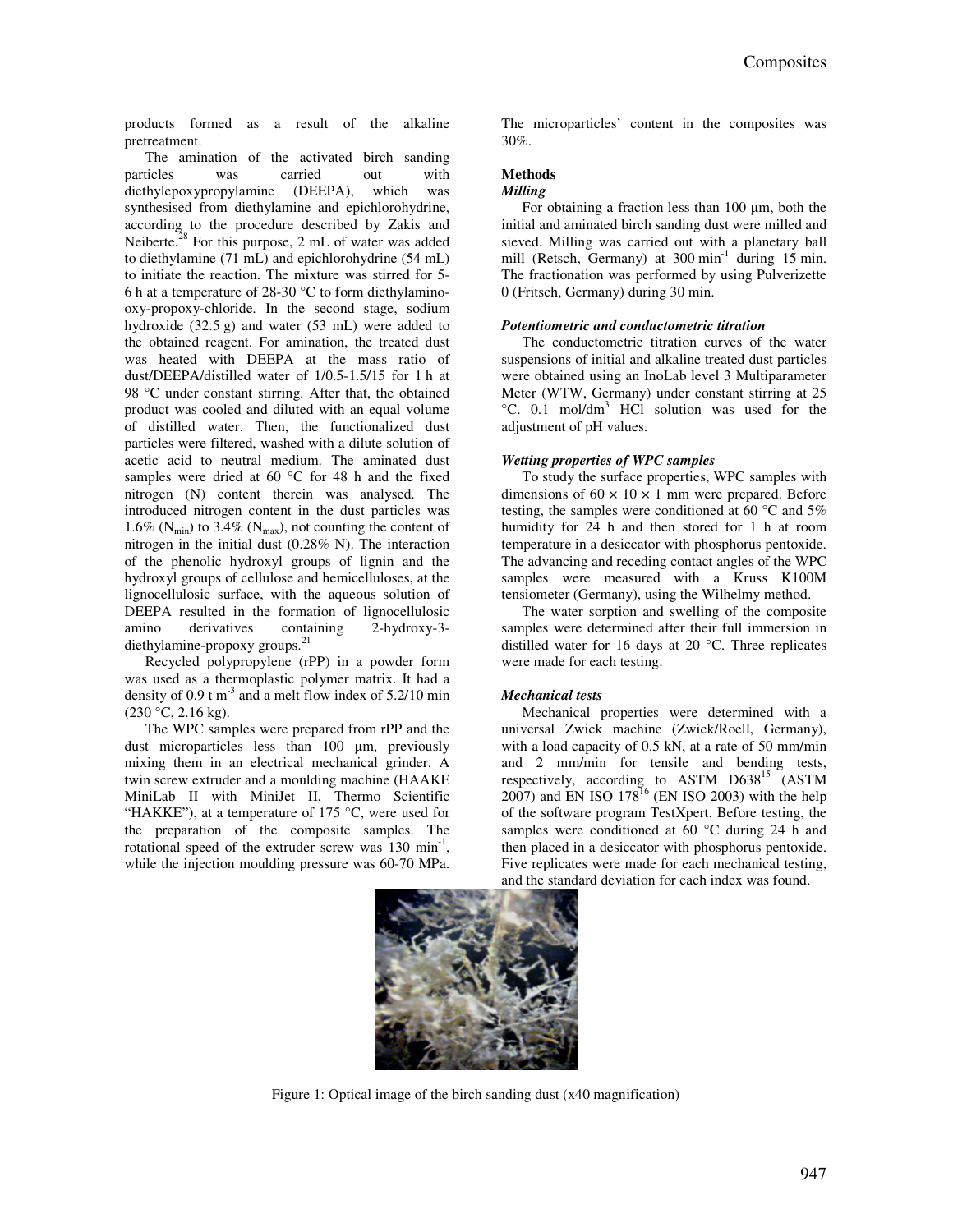

Figure 2: Changes in chemical composition of birch wood sanding dust after alkaline treatment at 60 °C

## *FT-IR spectroscopy*

The FT-IR spectra were recorded on a spectrometer (Perkin-Elmer Spectrum One, USA). For this purpose, small shreds from the WPC samples were obtained by rubbing them on a grate. Then, they were carefully ground in the mortar and mixed with KBr powder. For the preparation of the samples, the tablet compression method was used.

## *Transmission electron microscopy (TEM)*

The shape of the dust particles was measured by transmission electron microscopy (Leo 912 AB Omega microscope, Carl Zeiss, Germany).

## *Scanning electron microscopy (SEM)*

The morphology of the obtained WPC samples was examined using a scanning electron microscope (Tesla, Czech Republic).

## **RESULTS AND DISCUSSION Functionalization of birch wood dust particles**

The study of the effect of the alkali treatment of the birch sanding dust at a hydromodulus of 1/20 (dust/alkaline solution) and a temperature of 60 °C for 1 h on the amount of the released watersoluble products (extractives, low molecular hemicelluloses, lignin and lignin-carbohydrate complexes), formed as a result of the hydrolysis of ester bonds in the lignocellulosic matrix, shows that, with applying from 0.15% to 0.50% NaOH, their content in the alkaline solution increases from 5.5 to 16.3 times (Fig. 2), but the yield of the treated dust particles decreases from 92.8% to 78.2% in comparison with the case of dust hydrolysis in distilled water. It is seen that, with increasing the alkali concentration, the relative content of cellulose increases, but the hemicelluloses content decreases, while the amount of lignin in the treated wood dust is not significantly changed.

With increasing the temperature from 40  $\degree$ C to 90 °C and the concentration of the alkaline solution from 0.15% to 0.50%, the amount of the

water-soluble products remarkably grows, and the loss of the dust mass achieves 24.6% (Fig. 3) for a 0.50% NaOH solution and the applied temperature of 90 °C, indicating the essential hydrolytic destruction of the lignocellulosic surface of the birch sanding dust particles. As the obtained results showed, the increase of reduced viscosity from 0.005 to 0.030 dL/g and the decrease of surface tension at the air-water interface from 54.5 mN/m to 52.5 mN/m of a 0.50% NaOH alkaline solution, containing watersoluble hydrolysed products, at a growing temperature, confirmed that hemicelluloses were the main part of the released hydrolysed products. Monosugars in the alkaline solution were determined by high performance liquid chromatography (HPLC), using a SHIMADZU LC-20A chromatograph with a refraction index detector. The identifying chromatography analysis testified the presence of xylose, mannose, arabinose, rhamnose and glucose monomers in the alkaline solutions after the pretreatment of the birch sanding dust.

Table 1 shows the results of the chemical analysis of the dust particles treated at different temperature with the same alkali concentration solution, hydromodulus and time. It can be seen that the increase in the treatment temperature from 40 °C to 90 °C leads to an increase in the relative content of cellulose and lignin in the lignocellulosic matrix by 10.1-13.4% and 4.5- 5.3%, respectively, but the hemicelluloses content in the treated dust particles decreases by 33-50% in comparison with the chemical composition of the initial dust. The increase of the O/C value from 1.13 to 1.16 with the growth of the temperature indicates an enhanced amount of oxygen-containing functional groups in the lignocellulosic matrix treated at the highest temperature.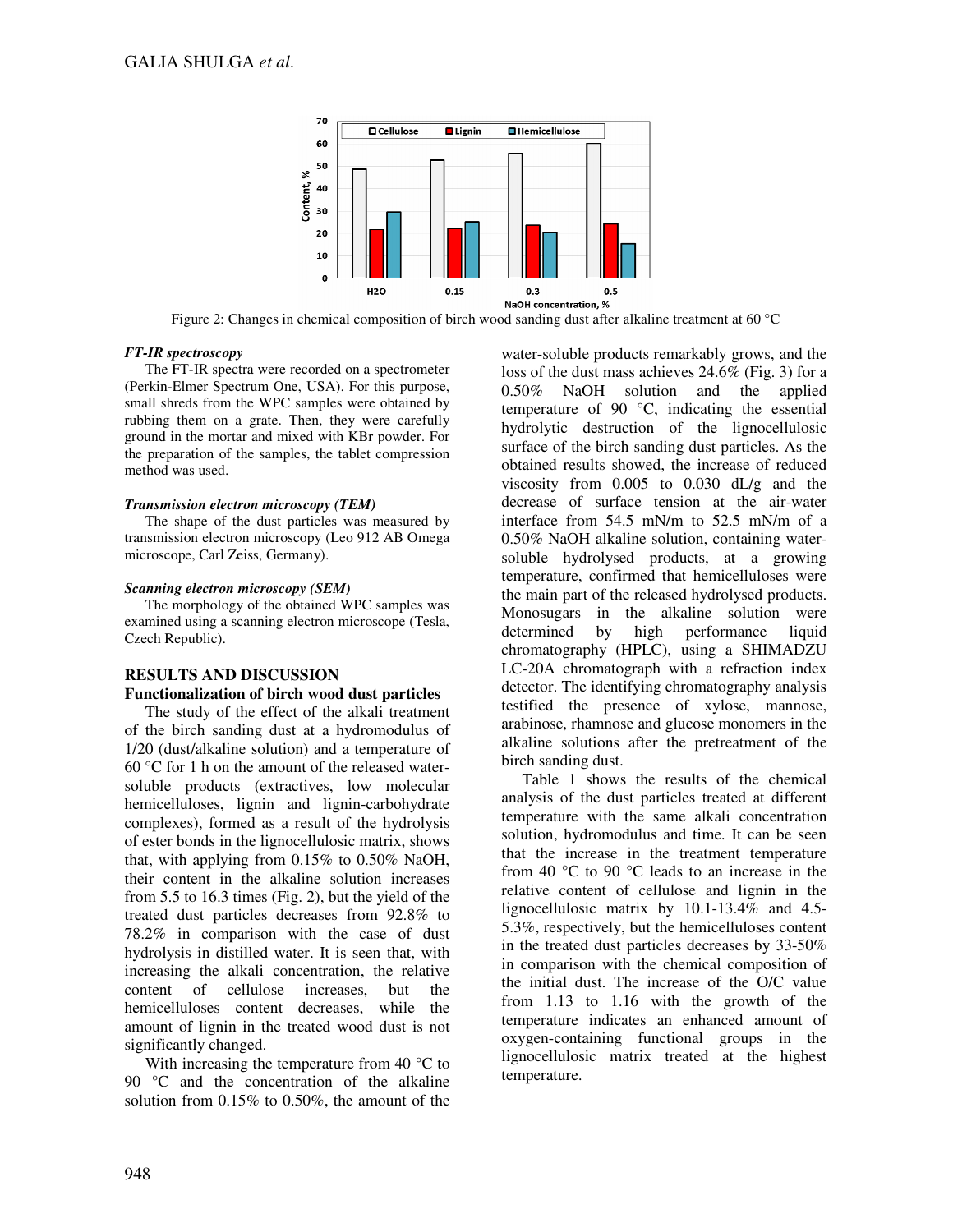The cleavage of the ester bonds in the lignocellulosic matrix leads to an increase in the content of weak acid groups. The conductometric curves (Fig. 4) testify the growth in the content of phenolic hydroxyl and carboxylic groups from 2.7% to 4.8% in the treated dust particles. Herewith, due to the formation of the additional negatively charged functional groups, the negative *Z* potential values, characterising the charge of the dust particles, increased from -9.7 mv for the initial dust particles to -25.2 and -34.1 mv for the particles treated with a 0.50% NaOH solution at 60 °C and 90 °C, respectively.



The performed fractional analysis of the particle size distribution within the fraction <100 µm showed that the fraction volume was mainly occupied by the microparticles with the size less than 70 µm with a wide degree of dispersity. The study of the obtained hydrolysed microparticles by TEM revealed the prevalence of two types of microparticle shape, namely, oval, with an average diameter of 2-3 µm, and an extended one, with the length of  $4-6 \mu m$  and the width of  $0.5-1.5$ µm (Fig. 5), respectively. The low aspect ratio between the width and length of the obtained microparticles indicates their short fibre nature.



Figure 3: Dependence of the content of released watersoluble products in alkaline solution on applied NaOH concentration at different temperature

Figure 4: Conductometric titration curves of water suspensions of initial and alkaline treated dust particles with a 0.50% NaOH solution at 60 °C

| Table 1                                                                    |
|----------------------------------------------------------------------------|
| Composition, yield and oxidation degree of birch sanding dust treated with |
| $0.50\%$ NaOH solution at different temperature $(1 h, 1/20)$              |

| Temperature   | Cel. | Lig., | HС   | Yield  | O/C  |
|---------------|------|-------|------|--------|------|
| $^{\circ}$ C) | (%)  | (%)   | (%)  | $(\%)$ |      |
| 40            | 57.8 | 24.8  | 17.4 | 84.3   | 1.13 |
| 60            | 60.1 | 24.4  | 15.5 | 78.8   | 1.15 |
| 90            | 61.3 | 25.7  | 13.0 | 74.4   | 1.16 |



Figure 5: TEM micrographs of milled alkaline treated dust particles

Since the alkaline pretreatment at 90 °C led to pronounced destruction of the lignocellulosic matrix (Table 1) that could deteriorate its reinforcement function as a composite filler, for the pretreatment of the birch dust, we used a moderate temperature of 60 °C and a 0.50% concentration of the alkaline solution.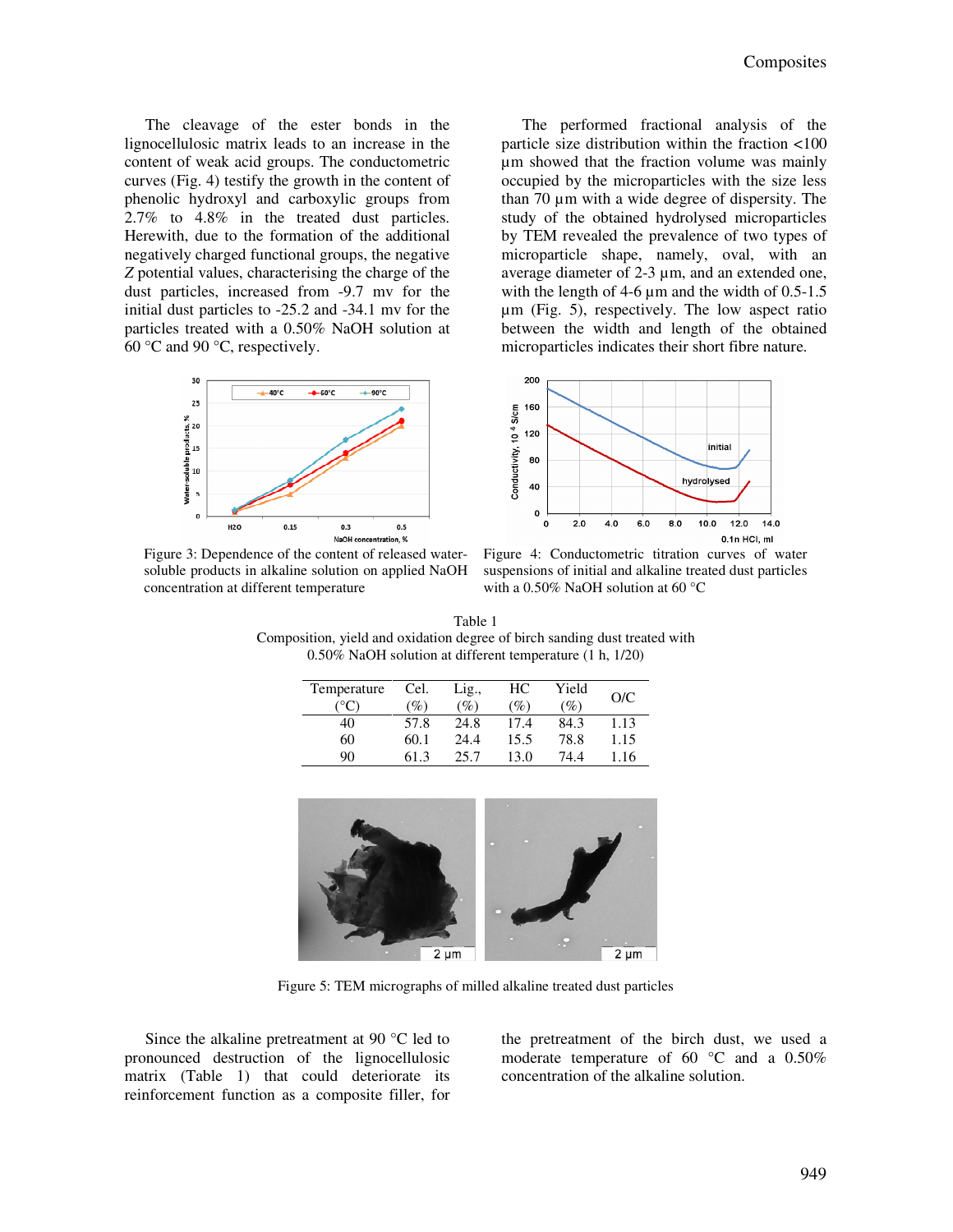The interaction of the hydroxyl groups of lignin and cellulose, on the alkaline treated lignocellulosic surface (LC) of the birch sanding dust, in the aqueous solution of DEEPA at enhanced temperature, resulted in the formation of the aminated lignocelluloses products, containing 2-hydroxy-3-diethylamine-propoxy groups, according to the scheme given in Figure 6.

The performed DTA and DTG analyses showed that the thermostability of the aminated dust microparticles did not essentially differ from that of the alkali pretreated ones, namely, their mass losses at the processing temperature (175 °C) varied from 8.1 to 9.2%, and were mainly related to the content of residual moisture.

### **Properties of the composites**

The mechanical properties of the WPC samples containing 30 mass% of initial and functionalised birch dust microparticles, with various content of nitrogen, are represented in Figure  $7$  (a, b, c).

$$
LC - (OH)_x + \ x\ CH_2-CH - CH_2N(C_2H_5)_2) \rightarrow LC -[O - CH_2-CHOH - CH_2N(C_2H_5)_2]_x
$$



Figure 6: Scheme of amination of lignocellulose with epoxy amine

Figure 7: Tensile and bending strength (a), tensile and bending modulus (b), deformation of the composite samples: elongation  $(\%)$  and deflection (mm)





Figure 8: Contact angles of composite samples filled with initial and aminated dust particles (30% filling on dry mass)

Figure 9: Water sorption of composite samples filled with initial and aminated dust particles with different nitrogen content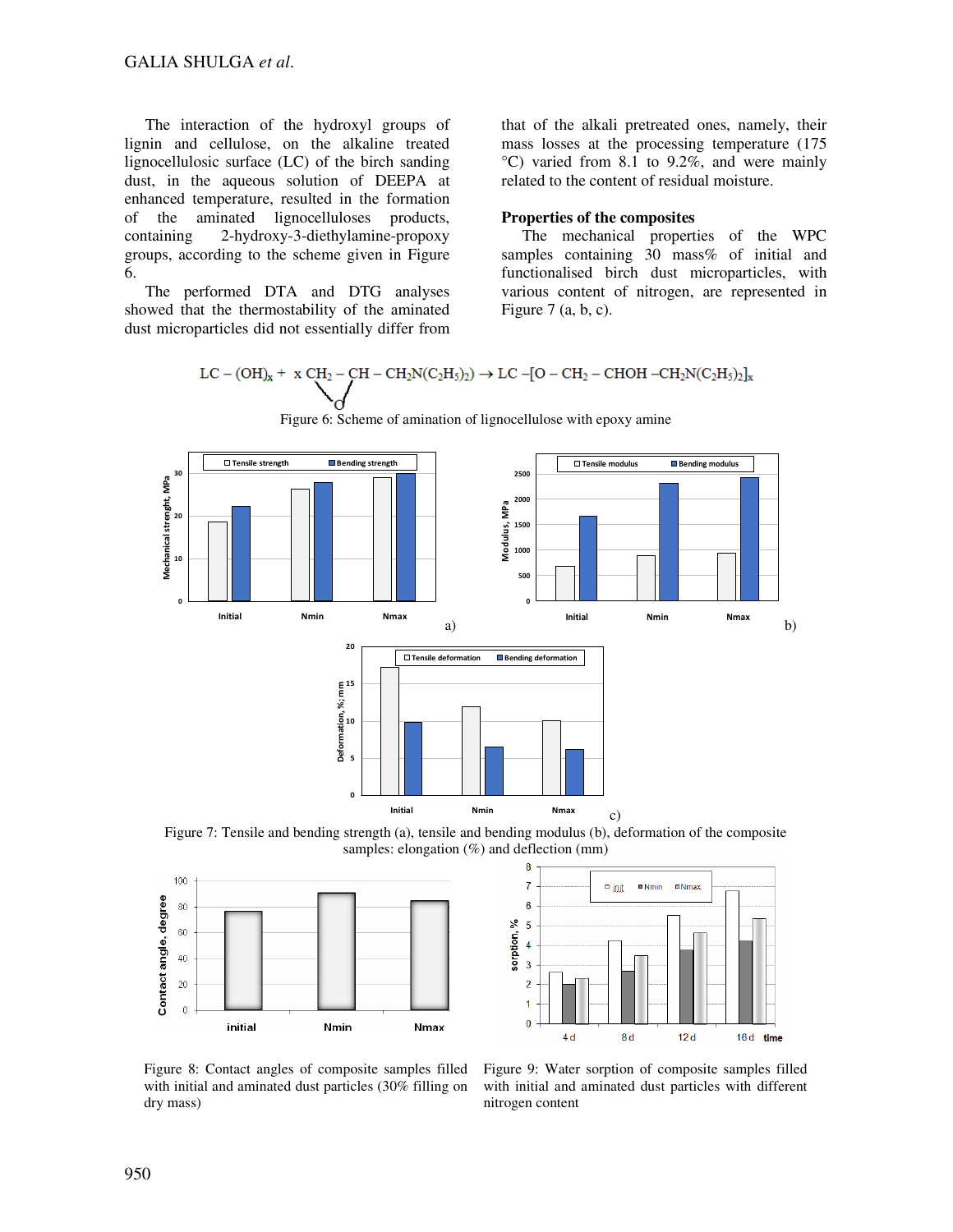It is seen that the complex functionalisation of the birch sanding dust favours the gain in the mechanical properties of the WPC samples. The tensile strength and modulus of elasticity of the WPC samples filled with aminated dust particles vary from 26.3 MPa to 29.1 MPa and from 890 MPa and 935 MPa, respectively, but the bending strength and its modulus change from 27.8 MPa to 29.9 MPa and from 2310 MPa to 2420 MPa, respectively, with increasing the content of fixed nitrogen. As compared with the case of the sample filled with initial sanding dust, the tensile and bending strength at break of the composite samples filled with aminated lignocellulosic particles increased by 41-56% and 25-35%, respectively, but the tensile and bending modulus of rupture enhanced by 33-40% and 39-46%, respectively. Simultaneously, the deformability of the obtained composites essentially decreases, which indicates an enhancement in their stiffness. The obtained results demonstrate that the interface adhesion between the recycled polypropylene and the aminated dust particles is increased due to the presence of the amino groups on the lignocellulosic surface, which are able to interact with the hydroxyl and carboxyl groups of the recycled polymer with the formation of the joint physicochemical bonds network. According to Figure 7, the composite samples filled with dust particles, containing the maximal and minimal amounts of nitrogen, differ in mechanical properties. The filler with a higher content of amine groups is able to provide better mechanical properties, both tensile and bending ones, to the composite material.

It is known that wettability is one of the most important characteristics of WPCs for their exploitation, determining their end-use applications. It fully depends on the adhesion quality between the polymer and the lignocellulosic filler. The larger the wettability of a wood-polymer composite, the smaller the interfacial adhesion in it. According to Figure 8, the WPC samples filled with the aminated dust particles are characterized by an increase in the contact angle values from  $76.5^\circ$  for the composite with the initial dust to  $90.6^{\circ}$  and  $84.5^{\circ}$  for the composite samples containing the dust particles with the minimal  $(N_{min})$  and maximal  $(N_{max})$ content of nitrogen, respectively, at the same filling degree.

The water sorption was measured for 4, 8, 12 and 16 days. For this purpose, the samples were totally immersed in distilled water at room temperature. As Figure 9 shows, the water sorption values of the composites with the aminated dust particles are essentially lower than those for the sample with the initial dust. The difference in water sorption between the samples filled with the initial and aminated dust makes 1.2-2.6% at the end of the measurement, depending on the fixed nitrogen content.

The obtained results show an improvement in the compatibility between the filler and recycled polypropylene in the composite material, which could be explained by the physicochemical interaction between the oxygen-containing groups of the recycled polymer and the tertiary amine groups of the functionalised dust microparticles at the interface. Despite the positive effect of the presence of the amine groups in the filler on the mechanical properties, their enhanced content in the aminated birch dust, simultaneously, decreases the hydrophobicity of the WPC sample. The obtained results (Figs. 8, 9) testify that the composite sample filled with particles containing 3.4% fixed nitrogen is characterised by a lower contact angle and a higher adsorbed water amount, in comparison with the sample containing microparticles with 1.6% nitrogen.

The obtained FTIR spectra (Fig. 10) show the difference in the amount of hydrophilic groups in the composite samples, containing various contents of amine groups. According to the differential spectrum (the difference in the absorption band intensities between the samples with  $N_{min}$  and  $N_{max}$ ), the samples filled with microparticles with the highest nitrogen content have enhanced absorption in the following areas:  $3700-3300$  cm<sup>-1</sup> (hydroxyl groups),  $3300-3000$  $cm^{-1}$  (O-H bonds), 1750-1300  $cm^{-1}$  (carbonyl, carboxyl groups) and  $1300-900$  cm<sup>-1</sup> (C-N, C-O and O-H bonds). It can be assumed that the enhanced content of other lyophilic groups in the aminated dust particles with the maximal nitrogen content is a consequence of the side effects of the amination, as a result of the introduction of an increased concentration of the alkaline solution introduced together with DEEPA.

The conducted morphology study of the obtained composite samples confirms the increase of the interface adhesion between the aminated lignocellulosic filler and the recycled polypropylene. The comparison of the SEM images (Fig. 11) of the composite surfaces indicates a much greater homogeneity and the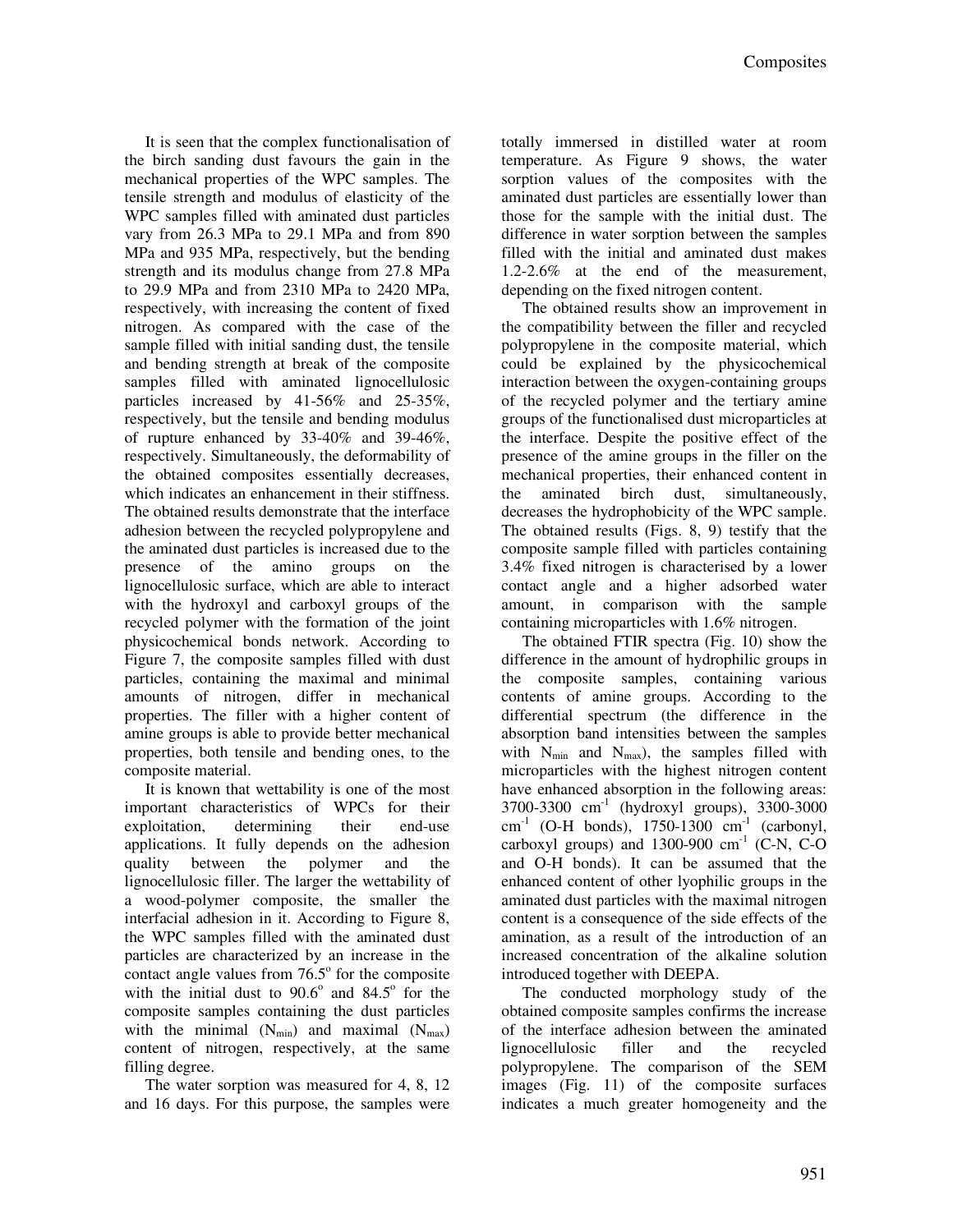lack of surface voids in the composite, containing 30% of aminated birch dust microparticles, in comparison with the sample filled with initial dust.



Figure 10: FTIR spectrum and FTIR differential spectra of composite samples filled with aminated dust particles with different nitrogen content



Figure 11: SEM images of composite samples filled with initial (on the left) and aminated dust particles (on the right), (x2000 magnification)

## **CONCLUSION**

The functionalization of birch wood sanding dust, a waste from plywood production, was carried out by its amination with alkaline pretreatment. The optimal parameters of the alkaline pretreatment, such as sodium hydroxide concentration and temperature, for obtaining activated dust particles were found. The choice of the parameters was based on a compromise between the lignocellulosic surface destruction and its activation for further amination. The alkaline pretreatment increased the amount of weak acid functional groups, decreased the

content of hemicelluloses and enhanced the relative content of cellulose in the lignocellulosic matrix. The amination with diethylepoxypropylamine introduced tertiary amino groups in the birch sanding dust, the amount of which in terms of nitrogen content was 1.6% and 3.4%. The complex functionalization of the dust favoured the gain in the mechanical and hydrophobic properties of the WPC samples fabricated from recycled polypropylene and aminated dust microparticles. Despite the positive effect of amination on the mechanical properties, the enhanced content of nitrogen of 3.4% in the